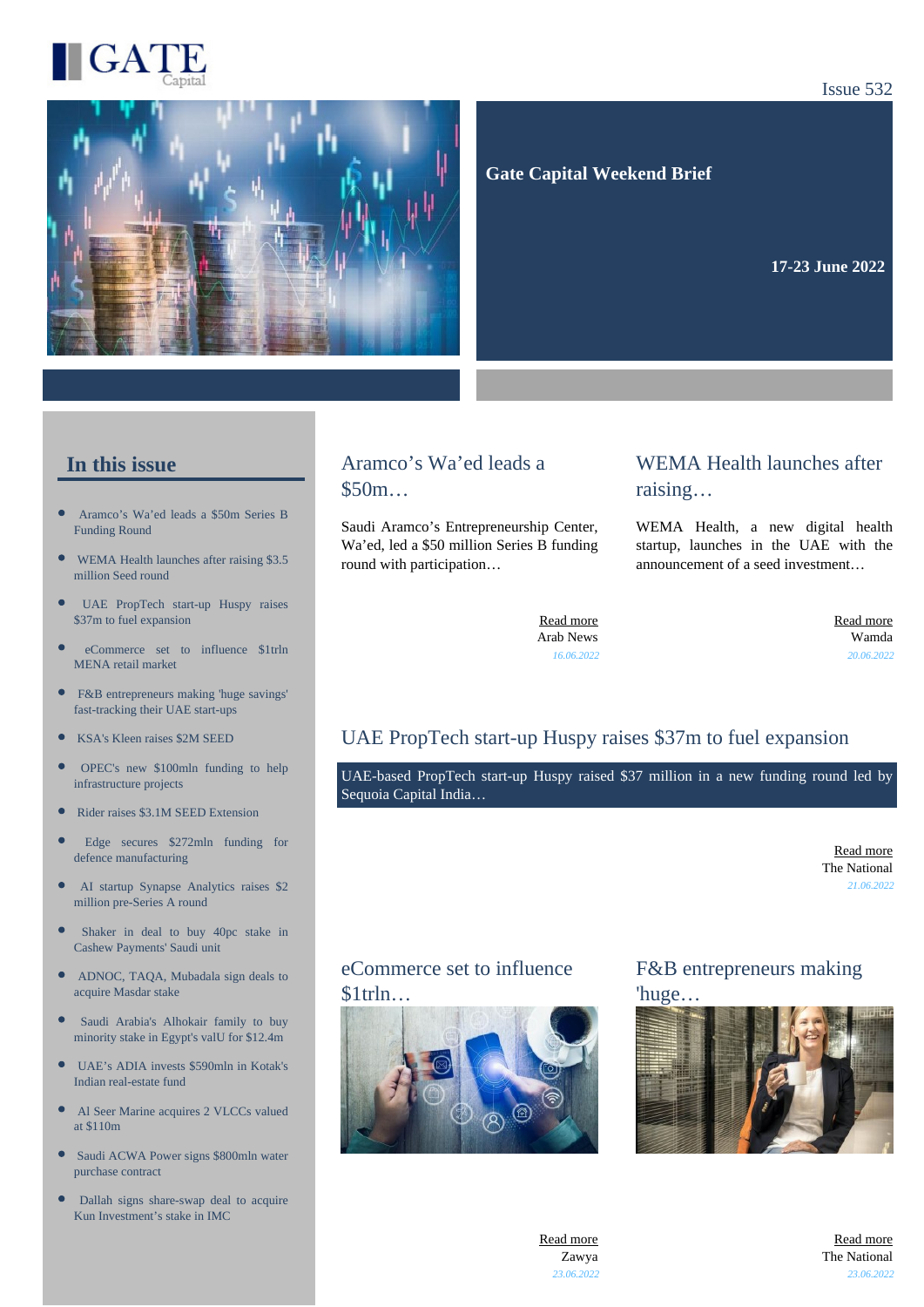## KSA's Kleen raises \$2M **SEED**

 KSA-based technology solutions company Kleen has closed a \$2M (SAR 7.5M) SEED round with participation from Plus Venture Capital (+VC), Riyadh Angel Investors (RAI), and several angel investors. Kleen was established last year and launched its services in November.

# OPEC's new \$100mln funding to help infrastructure…

 The OPEC Fund for International Development (OPEC Fund) has allocated \$100 million support for transportation and small and medium-sized enterprises (SMEs). The funding is expected to benefit public and private sector projects promoting sustainable development globally.

## Rider raises \$3.1M SEED Extension

 Karachi-based Tech-driven Last Mile delivery startup Rider has raised \$3.1M in a SEED extension round from Y Combinator, along with new investors i2i Ventures, Flexport, Soma Capital and Rebel Fund.

 [Read more](https://gatecapital.net/back_office/newsletters/tracking/6059/674) Magnitt *21.06.2022*  [Read more](https://gatecapital.net/back_office/newsletters/tracking/6062/674) Zawya *23.06.2022*  [Read more](https://gatecapital.net/back_office/newsletters/tracking/6056/674) Magnitt *20.06.2022*

## Edge secures \$272mln funding for defence

 The UAE's defence technology company Edge Group has signed agreements, including a 1 billion dirhams (\$272 million) funding, to boost local manufacturing.

## AI startup Synapse Analytics raises \$2 million…

 Egypt-based AI tech startup Synapse Analytics, has raised \$2 million in a pre-Series A funding round led by Egypt Ventures, with participation from Cloudera's founder, Amr Awadallah, as well as Africa Platforms Founder, Simon Rowlands.

## Shaker in deal to buy 40pc stake in Cashew…

 Saudi-based Al Hassan Ghazi Ibrahim Shaker Company has reached an agreement with leading Buy Now Pay Later (BNPL) company Cashew Payments Holding Limited to acquire a 40% stake in its Saudi unit - Cashew Arabia Company for Information Technology (Cashew KSA).

 [Read more](https://gatecapital.net/back_office/newsletters/tracking/6060/674) Zawya *22.06.2022*  [Read more](https://gatecapital.net/back_office/newsletters/tracking/6065/674) Wamda *22.06.2022*

 [Read more](https://gatecapital.net/back_office/newsletters/tracking/6049/674) Trade Arabia *20.06.2022*

## ADNOC, TAQA, Mubadala sign deals to acquire…

 Abu Dhabi National Energy Company (TAQA), Abu Dhabi National Oil Company (ADNOC) and Mubadala Investment Company have entered into binding agreements to become shareholders Abu Dhabi Future Energy Company (Masdar).

# Saudi Arabia's Alhokair family to buy minority…

 Egypt-based buy now, pay later (BNPL) FinTech platform valU has entered into an agreement to sell a minority stake to Saudi Arabia's Alhokair family for \$12.4 million.

## UAE's ADIA invests \$590mln in Kotak's…

 A subsidiary of the Abu Dhabi Investment Authority (ADIA), the UAE's sovereign wealth fund, invested \$590 million in Kotak Investment Advisors Ltd. (KIAL), an Indian alternate assets investor, on Monday to set up a real-estate investment platform.

 [Read more](https://gatecapital.net/back_office/newsletters/tracking/6052/674) Zawya *21.06.2022*

 [Read more](https://gatecapital.net/back_office/newsletters/tracking/6055/674) The National *20.06.2022*  [Read more](https://gatecapital.net/back_office/newsletters/tracking/6053/674) Zawya *20.06.2022*